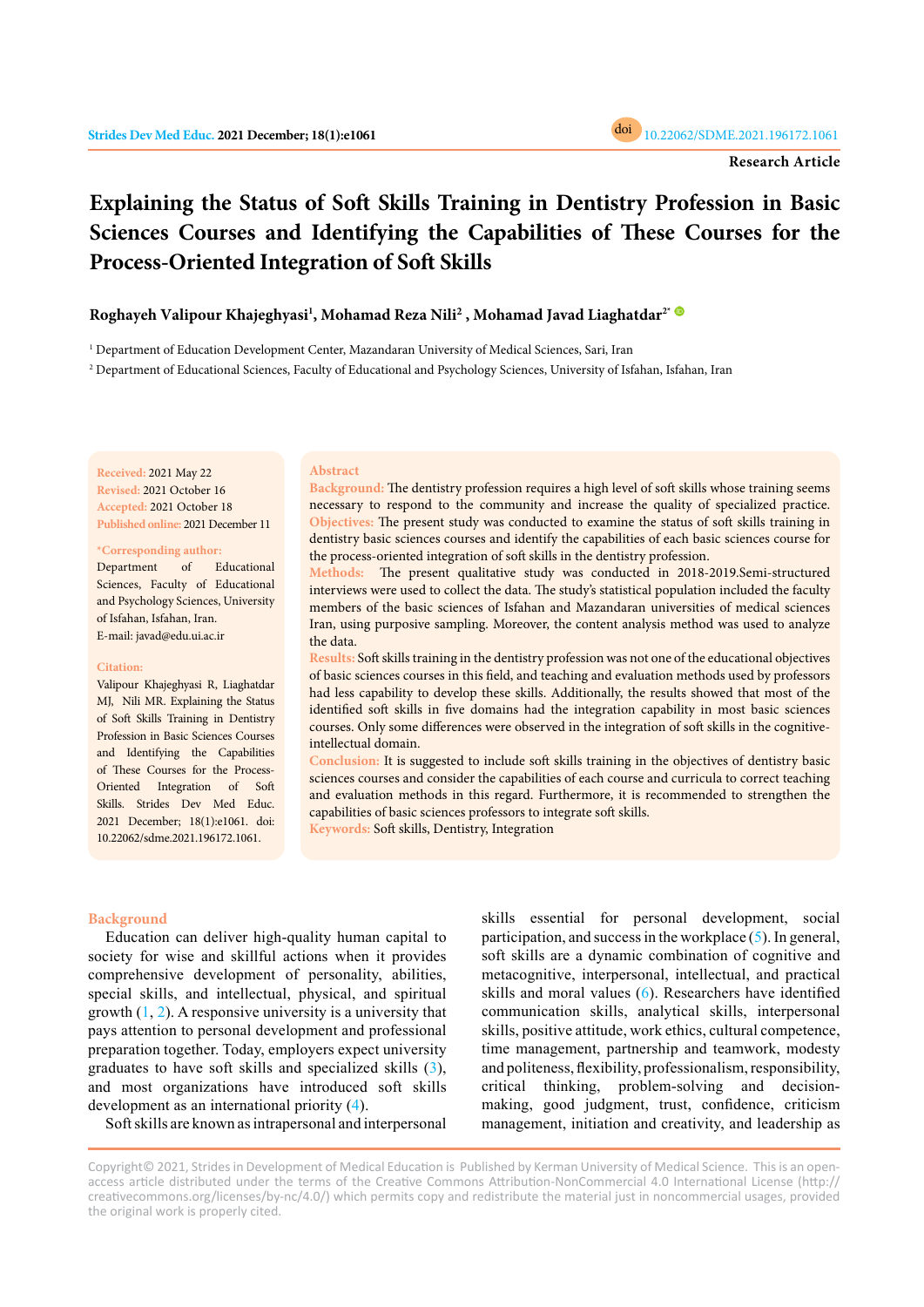soft skills ([7-9](#page-6-0)). The aforementioned skills significantly increase self-confidence, professionalism, coordination, friendship, and optimism and provide positive energy for professional and personal success  $(10)$  $(10)$  $(10)$ ; therefore, the ability of graduates, including graduates of medical sciences, in soft skills is one of the key indicators of success and accountability to the community.

The dentistry profession, similar to other professions of medical sciences, requires a high level of soft skills and specialized skills to respond to the community and provide high-quality services. However, research results  $(11, 12)$  $(11, 12)$  $(11, 12)$  $(11, 12)$  indicated that dentistry students have low abilities in some soft skills. Two strategies have been proposed for teaching soft skills in the university curriculum, namely the embedded or integration model and the stand-alone model ([13](#page-6-0)). The stand-alone model has mainly been used for soft skills development (e.g., work ethics and communication skills) in the dentistry curriculum, which seems less effective due to students' low soft skills. The lack of attention to teaching soft skills in dentistry basic sciences courses is highly noticeable. However, the dentistry basic sciences course is an appropriate background and platform for soft skills development in clinical courses, and students can perform better in clinical courses using the soft skills they acquire in this course. Therefore, it will be apparently more effective if soft skills training starts as a longitudinal theme of basic sciences and is included and evaluated in all theoretical and practical courses.

Most researchers state that the most appropriate model for soft skills development is the embedded or integration model ([14](#page-6-0)-[17\)](#page-7-0). Integration takes place in two forms Background, namely content-oriented integration and process-oriented integration. Content-oriented integration emphasizes the subject matter and breaks down the content boundaries of science; however, the process-oriented integration represents an integrated organization to strengthen process skills, such as critical thinking, communicating, and problem-solving. The integrated model of soft skills development has been somewhat neglected in the dentistry curriculum, and few studies have been conducted on the process-oriented integration of soft skills in the curriculum of basic sciences courses.

### **Objectives**

The present study aimed to expand the idea of integrating soft skills into dentistry basic sciences courses based on the process-oriented integration by examining the status of soft skills training in dentistry basic sciences courses and identifying the capabilities of each basic sciences course for the process-oriented integration of soft skills in the dentistry profession.

### **Methods**

The present qualitative content-analysis study was conducted in 2018-2019. The study's statistical population included the faculty members of the basic

sciences of Isfahan and Mazandaran universities of medical sciences, Iran, using purposive sampling. During meeting with the directors of the Education Development Office of Medical School and explaining the research topic, faculty members interested in education with valuable expertise, experience, and information in this field were selected as a sample. Additionally, the chain sampling method was used to identify other faculty members of basic medical sciences interested in education with appropriate information on this subject. In this study, the actual sample size was determined by the quality and completeness of the collected data; if the collected data was a repetition of the previous data and no new data were obtained, the data saturation was performed and sampling was stopped.

Semi-structured interviews were used to collect the data. During meeting with the directors of the Education Development Office of Medical School and explaining the research topic, he was asked to introduce faculty members with a valuable educational experience and interest in the research topic for an interview. After the initial identification of the faculty members and obtaining informed consent from the participants, interviews were conducted in person at the appointed times in faculty members' offices. The interviewer first explained the research objectives to the participants. Then, the list of soft skills of the dentistry profession identified in Valiapour Khajeghyasi et al.'s ([18\)](#page-6-0) s tudy was provided to the faculty members, and then the interviews were conducted [\(Table 1\)](#page-2-0). Each interview lasted for 25-60 minutes. The chain sampling method was used during the interviews to identify other participants. The interviews were recorded by obtaining the permission of the participants to comply with ethical principles, and the interviewees were assured that all the information would remain confidential.

Qualitative data analysis was performed by content analysis method based on Krippendorff's opinion ([19\)](#page-7-0). For the achievement of this aim, the full text of each interview was recorded, transcribed, and typed to be encoded. Each interview text was considered a unit of analysis, and data analysis began with repeated reading of all textual data. After gaining an overview of each interview, the texts of the interviews were reviewed line by line, and meaningful sentences related to each research question were extracted as codes. In this study, for the accuracy and robustness, Goba and Lincoln's([20\)](#page-7-0) approach, the study of strategies (e.g., continuous engagement with data content and continuous data review), sufficient time allocation and long-term participation in the research process, good communication with participants and emphasis on the confidentiality of information, benefiting from reviews by supervisor professors and peer reviews, information verification by participants, and provision of a complete description of the research report for readers were used.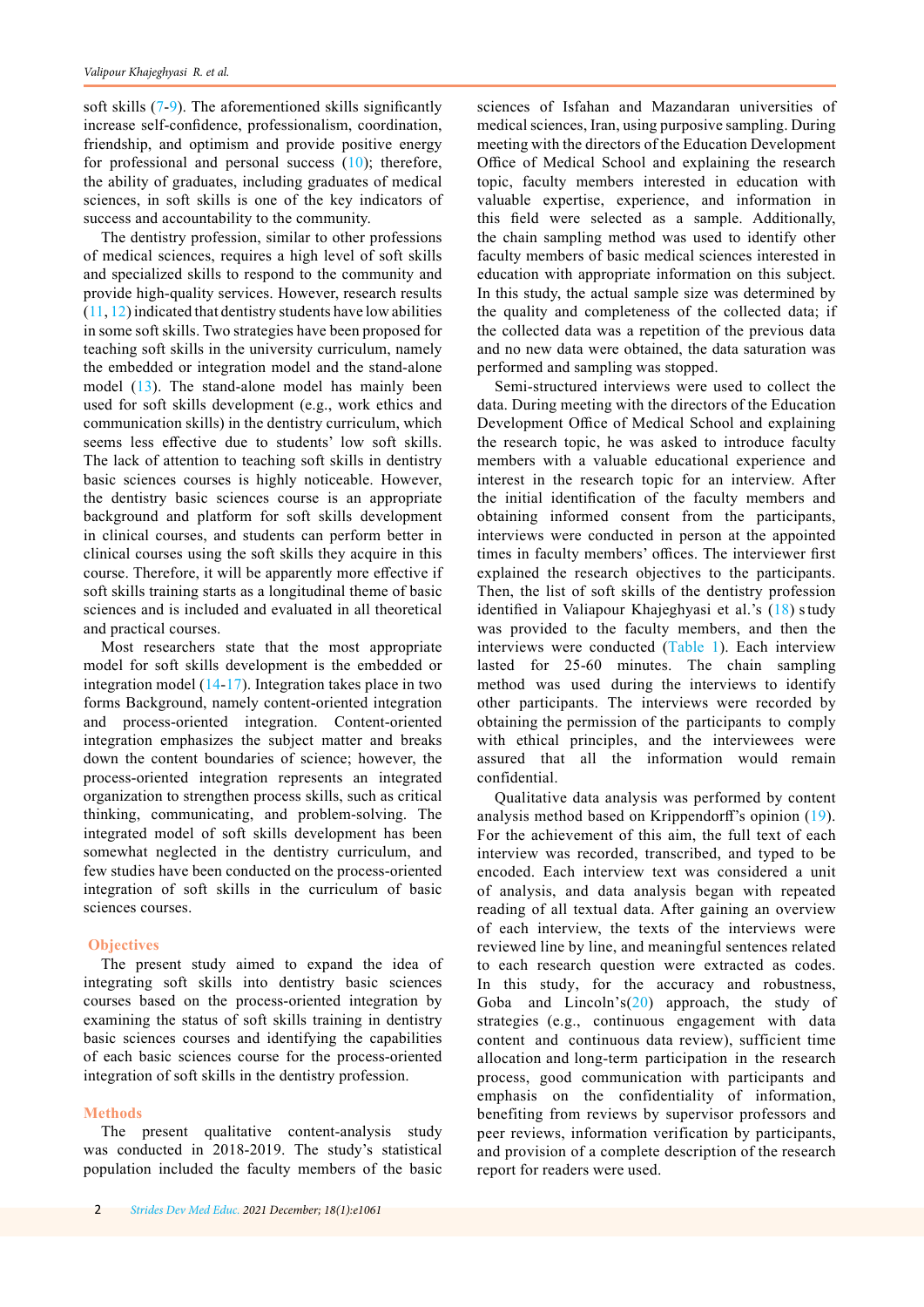<span id="page-2-0"></span>

| <b>Main components</b>                      | <b>Subcomponents</b>                                                                            |
|---------------------------------------------|-------------------------------------------------------------------------------------------------|
| Work ethics                                 | Work conscience, responsibility, respect to the patient and his/her privacy, honesty, and truth |
| Cognitive skill                             | Reasoning and decision-making, visual thinking, and high precision                              |
| Personality traits                          | Stress management, self-confidence, and psychological intuition                                 |
| Management skill                            | Time management                                                                                 |
| Artistic skill                              | <b>Handicrafts</b>                                                                              |
| Communicational and<br>interpersonal skills | Communication ( <i>i.e.</i> , verbal, nonverbal, and listening)                                 |
|                                             | Patience                                                                                        |

Source: Valipour Khajeghyasi et al.' study (2021)

### **Results**

In this study, the status of soft skills training in dentistry basic sciences courses was evaluated in three elements, including 1) curriculum, 2) the objectives of basic sciences courses, and 3) teaching and evaluation methods and identification of the capabilities of basic sciences courses for the process-oriented integration of soft skills, using semi-structured interviews from the perspectives of faculty members of dentistry basic sciences courses. A total of 34 faculty members participated in this study, 10 and 24 of whom were female and male, respectively. The academic ranks of 11, 17, and 6 participants were professor, associate professor, and assistant professor, respectively. Moreover, 20 and 14 participants were from Isfahan and Mazandaran universities of medical sciences, respectively. Four individuals participated in the study from each specialized field, and only three individuals participated in the study from medical physics and genetics. The results of the present study are presented in the following sections:

# **1. Status of Soft Skills Training in Dentistry Basic Sciences Courses**

# *1.1. Is soft skills training among the objectives of dentistry basic sciences courses?*

A review of the dentistry general doctoral curriculum shows that most soft skills have been mentioned in this field's general mission, values, beliefs, and objectives. However, the review of each basic sciences course shows that the training and development of these skills are not among educational objectives. The professors of this course also proceed with educational designing based on these headings. Most participants believed that soft skills were mentioned in the general mission and objectives of the dentistry curriculum; nevertheless, soft skills development was not among these objectives. "*Soft skills are not mentioned at all. We only teach parasites and fungi to students, and we have no headings on soft skills training*", said participant 29. Furthermore, participant 30 stated in this regard: "*These skills are not among the curriculum objectives, and the objectives are very general; the course headings are also very specialized. We do not have any heading in this regard.*" Of course, a small number of participants stated that soft skills have not explicitly been mentioned in the educational objectives of basic sciences courses; however, if professors are willing, they develop soft skills in students. Participant 24

stated: "*Soft skills are not mentioned in the headings ... If professors are willing to teach soft skills, they will do it. These skills have not been mentioned clearly.*" One of the participants believed that soft skills should have been clearly stated in the curriculum objectives: "*Soft skills are not clearly presented in the curriculum objectives. They need to be expressed in curriculum objectives.*" (Participant 25)

In addition, the participants believed that soft skills were among general educational objectives; nonetheless, since there were no executive privileges and guarantees for soft skills development in the education system, professors did not teach them seriously and in an organized manner.

*1.2. What teaching methods do professors use most in teaching basic sciences courses? Can the used methods develop soft skills in students*? Most participants stated that professors mainly used professor-oriented teaching methods in teaching basic sciences courses, and often the teaching method was giving a lecture. Some quotations are as follows:

"*Giving a lecture does not develop soft skills at all.*" (Participant 23)

"*We generally give lectures, and lectures are not usually reciprocal. In fact, we are just teaching.*" (Participant 6) Participant 30 commented: "*Most professors use lectures and PowerPoint in an old-fashioned way. These methods do not develop these skills at all. Professors may be interested in discussing soft skills, but this is not among the objectives.*" However, a point made by one of the participants was that if the lecture method was appropriately implemented, it would have the ability to develop most soft skills; nevertheless, the problem was that the professors did not implement the lecture method properly.

*1.3. What methods do professors use most in dentistry basic sciences courses to evaluate students?*

Most participants stated that faculty members mostly used four-choice tests to evaluate students in basic sciences courses. Participant 25, emphasizing the large number of students in this field, said: "*We use the written and fourchoice methods because the number of students is large ... These evaluation methods can only develop cognitive skills.*" In this regard, participant 20, also emphasizing the large number of students and the workload of faculty members regarding the evaluation methods in basic sciences courses, stated: "*Unfortunately, we use more than four options because the*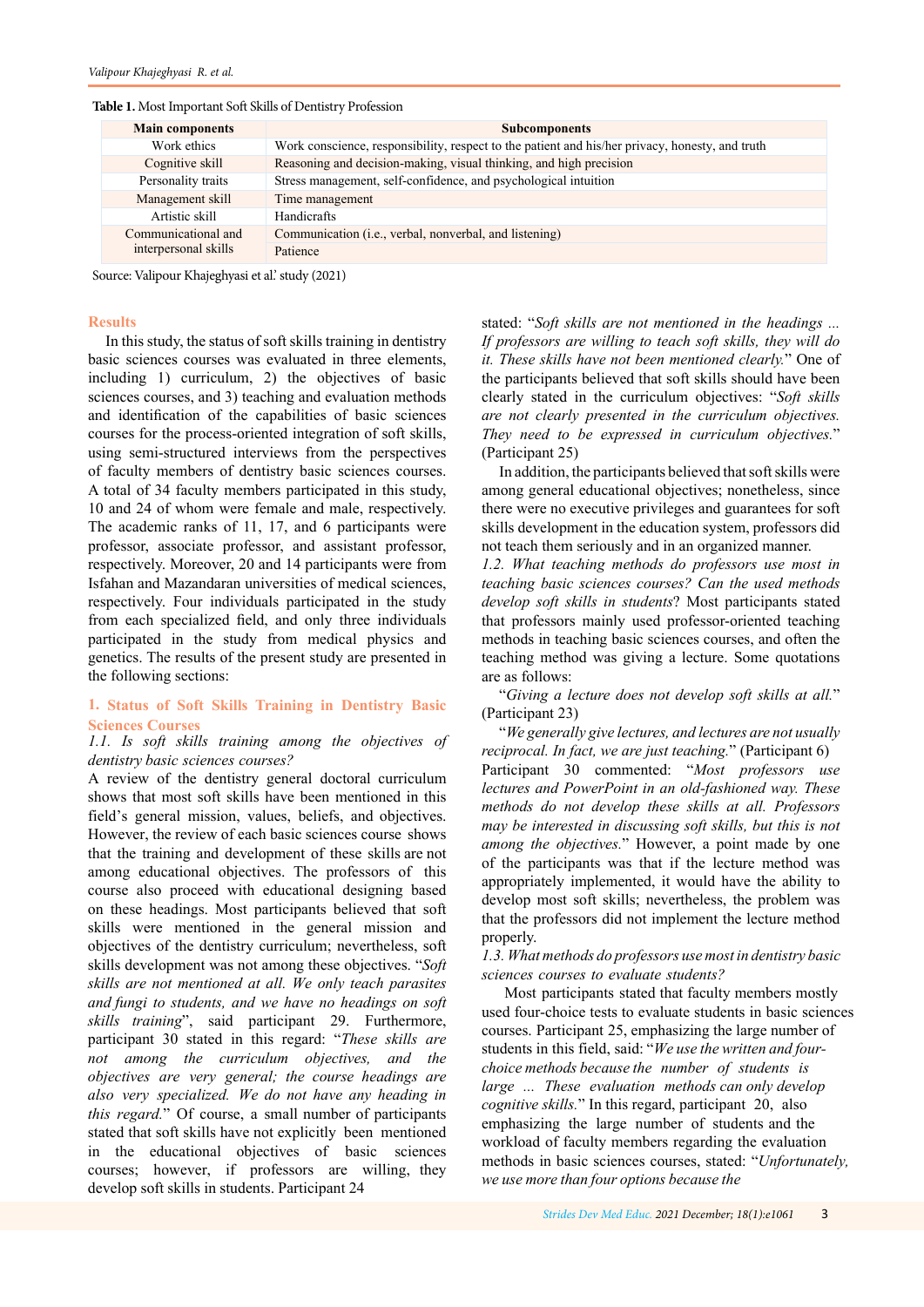*conditions are not standard; if the conditions are standard and the workload of the professors is low, the professors can use other methods as well.*" Participant 21, similar to other participants, pointed to the large number of students and believed that if the four-choice questions were well designed, in addition to superficial knowledge, they could assess some cognitive skills. This participant believed that professors could use other evaluation methods to develop soft skills if facilities, such as collaborating with graduate students, were provided for evaluation.

Summarizing the participants' opinions shows that soft skills development has not been included in the curriculum objectives of basic sciences courses. Moreover, the teaching methods used by faculty members in this course are mainly passive and one-way teaching methods that are less capable of developing soft skills. In addition, in this course, four-choice questions are often used to evaluate students, which in ideal conditions and in the case of standard design, they will have the ability to develop only some soft cognitive skills.

# **2. Identification of the Capabilities of Basic Sciences Courses for the Process-Oriented Integration of Soft Skills**

For the identification of the capabilities of each basic sciences course for the process-oriented integration of soft skills of the dentistry profession, after transcribing and exploring the interview texts, the capabilities of each course were identified from the interviewees' viewpoints [\(Table 2\)](#page-4-0).

 Some viewpoints of the participants are as follows: Most participants believed that in all basic sciences courses, soft skills in five domains, including ethicalwork values, aesthetic-artistic values, communication and interpersonal skills, personality traits, and management skills, have the capability of process-oriented integration. Professors can develop these skills in students through educational methods, assignment definition and design, and role models. For example, regarding the time management skill, participant 17 said: "*A professor can teach time management by attending and finishing the class on time.*" Participant 16 said regarding stress management training by role model: "*When the professor is calm and does not have stress, students also learn from him/her to be calm and pass this calmness to patients.*" Participant 23 said regarding changing teaching methods to improve students' communication and interpersonal skills: "*We need to change the teaching methods of our classrooms. Now, we often use the lecture method. If the colleagues of the basic sciences course can manage some of their meetings in the form of small groups and include communication and interpersonal skills in the education, students will learn to interact. In my opinion, these skills can be improved by changing the teaching methods.*" This participant also mentioned the role of designing the assignments and learning tasks to develop soft skills. Participant 25 commented on self-confidence and stress management: "*I think professors can develop* 

*self-confidence and stress management by exemplifying similar individuals and successful individuals, talking about the fact that everyone may be stressed and have problems, but they have now reached a very successful point.*" This participant also commented on the role model of professors regarding work ethics: "*In terms of work ethics, a professor can be very effective. The professor's way of dressing or respecting, etc., is under the student's magnifying glass. That is why I feel that a professor's personality is at the top of education.*"

However, the participants in this study discriminated in the capability of basic sciences courses to integrate soft skills in the cognitive-intellectual domain. In the following section, participants' views on the capabilities of each dentistry basic sciences course to integrate soft skills in the cognitive-intellectual domain are discussed:

**Anatomical Sciences:** Among the soft skills of the cognitive-intellectual domain, visual thinking can be further developed in anatomical sciences courses. Participant 23 stated in this regard: "*In the list of cognitive skills, only visual thinking can be taught in the anatomy science ... In anatomy, you see many two-dimensional images. Students try to establish a three-dimensional image of a two-dimensional image in their minds.*" In this regard, participant 14 stated: "*Teaching embryology requires three-dimensional visualization; it has to visualize the stages of evolution.*" Participant 32 also pointed out the existence of software that helps teach visual thinking: "*We have software at present that is three-dimensional and shows all layers of the body.*"

**Mycology and Parasitology:** Among the soft skills of the cognitive-intellectual domain, reasoning and decisionmaking ability and precision skill can be further developed in parasitology and mycology. Participant 17 said in this regard: "*In parasitology, we can teach mostly precision and reasoning and decision-making ability.*"

Pathology: Among the soft skills of the cognitive domain, the pathology course has the capability of developing three skills, including visual thinking, reasoning and decisionmaking ability, and precision. Participant 13 commented on visual thinking: "*When professors talk about cells, for example, we tell students that cells move like this and stick to the vessel wall and pass through in this way; germs are killed by the cells in this way; these cells secrete these substances. They must have visual thinking to understand these descriptions.*" The participants believed that the precision skill when working with a microscope could also be developed.

**Immunology:** Among the soft skills of the cognitiveintellectual domain, the immunology course can develop skills, such as reasoning and decision-making ability and visual thinking. Participant 16 stated regarding the ability to develop visual thinking in this course: "*In our field (i.e., immunology), the mechanisms can be explained so that the individual is forced to construct them in his/her mind, like animation.*" Concerning the capability of the immunology course in the reasoning skill, this participant stated: "*Immunology can help with cognitive skills in*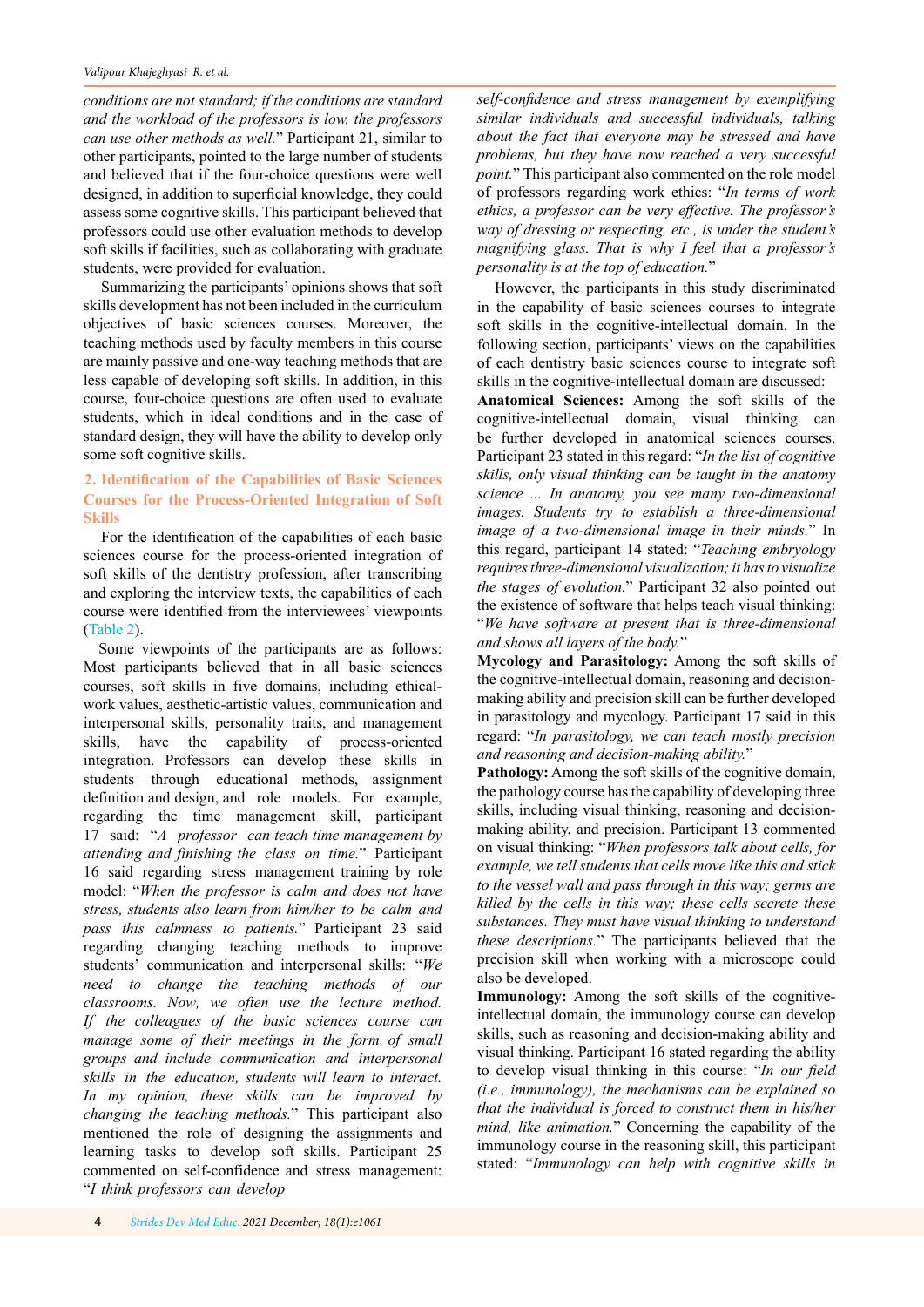<span id="page-4-0"></span>

|  | Table 2. Capabilities of Dentistry Basic Sciences Courses for the Process-oriented Integration of Soft Skills from Participants' Viewpoints |  |
|--|---------------------------------------------------------------------------------------------------------------------------------------------|--|
|  |                                                                                                                                             |  |

| Anatomical<br>sciences          |                                                                                                  | Handicrafts                                                  | Responsibility | conscience<br>Work | Respect and<br>privacy | Honesty and<br>truth      | Verbal/Nonverbal<br>communication<br>and listening              | Patience                                                                                      | Self-confidence                 | management<br><b>Stress</b>     | management<br>Time          |                                  |  |
|---------------------------------|--------------------------------------------------------------------------------------------------|--------------------------------------------------------------|----------------|--------------------|------------------------|---------------------------|-----------------------------------------------------------------|-----------------------------------------------------------------------------------------------|---------------------------------|---------------------------------|-----------------------------|----------------------------------|--|
| Physiology                      | Visual thinking Visual thinking Visual thinking Visual thinking                                  |                                                              | Handicrafts    | Responsibility     | conscience<br>Work     | Respect and<br>privacy    | Honesty and<br>truth                                            | communication communication<br>and listening                                                  | Patience                        | Self-confidence Self-confidence | management<br>Stress        | management<br>Time               |  |
| Immunology                      |                                                                                                  | Reasoning and Reasoning and Reasoning and                    | Handicrafts    | Responsibility     | conscience<br>Work     | Respect and<br>privacy    | Honesty and<br>truth                                            | Verbal/NonverbalVerbal/Nonverbal<br>and listening                                             | Patience                        |                                 | management<br><b>Stress</b> | management<br>Time               |  |
| Pathology                       |                                                                                                  | High precision decision-makingdecision-makingdecision-making | High precision | Handicrafts        | Responsibility<br>Work | Respect and<br>conscience | Honesty and<br>privacy                                          | Verbal/Nonverbal<br>truth                                                                     | communication<br>and listening  | Patience                        | Self-confidence<br>Stress   | management<br>management<br>Time |  |
| Parasitology<br>Mycology<br>and | Reasoning and                                                                                    |                                                              | Handicrafts    | Responsibility     | conscience<br>Work     | Respect and<br>privacy    | Honesty and<br>truth                                            | Verbal/Nonverbal<br>communication<br>and listening                                            | Patience                        | Self-confidence                 | management<br><b>Stress</b> | management<br>Time               |  |
| Biochemistry                    | Reasoning and                                                                                    | Handicrafts                                                  | Responsibility | conscience<br>Work | Respect and<br>privacy | Honesty and<br>truth      | Verbal/NonverbalVerbal/Nonverbal<br>communication communication | and listening<br>Patience                                                                     | Self-confidence Self-confidence | management<br><b>Stress</b>     | Time                        | management                       |  |
| Genetics                        | decision-making decision-making decision-making decision-making decision-making<br>Reasoning and | Handicrafts                                                  | Responsibility | conscience<br>Work | Respect and<br>privacy | Honesty and<br>truth      |                                                                 | and listening<br>Patience                                                                     |                                 | management<br>Stress            | Time                        | management                       |  |
| <b>Bacteriology</b>             | Visual thinking Reasoning and Reasoning and                                                      | igh precision                                                | Handicrafts    | Responsibility     | conscience<br>Work     | Respect and<br>privacy    | Jonesty and<br>truth                                            | Verbal/Nonverbal <sup>V</sup> erbal/Nonverbal<br>communication communication<br>and listening | Patience                        | lf-confidence                   | management<br><b>Stress</b> | management<br>Time               |  |
| Virology                        |                                                                                                  | High precision Hi                                            | Handicrafts    | Responsibility     | conscience<br>Work     | Respect and<br>privacy    | $H$ onesty and truth                                            | and listening                                                                                 | Patience                        | Self-confidence Se              | management<br>Stress        | management<br>Time               |  |
| Medical<br>physics              |                                                                                                  | Handicrafts                                                  | Responsibility | conscience<br>Work | Respect and<br>privacy | Honesty and<br>truth      | <b>Verbal/Nonverbal</b><br>communication<br>and listening       | Patience                                                                                      | Self-confidence                 | management<br>Stress            | management<br>Time          |                                  |  |

*clinical reasoning. Given that the immune system oversees all physical activities, immunology can greatly strengthen clinical reasoning.*"

**Biochemistry:** Among the soft skills of the cognitiveintellectual domain, the biochemistry course can develop reasoning and decision-making ability. Participant 2

stated: "*In some topics, the student has to reason. The biochemistry course can help with clinical reasoning. Any discipline that deals with living organisms must know biochemistry because biochemistry examines the chemical basis of living organisms, what a cell is made of, cells constitute every part of the body, and what compounds*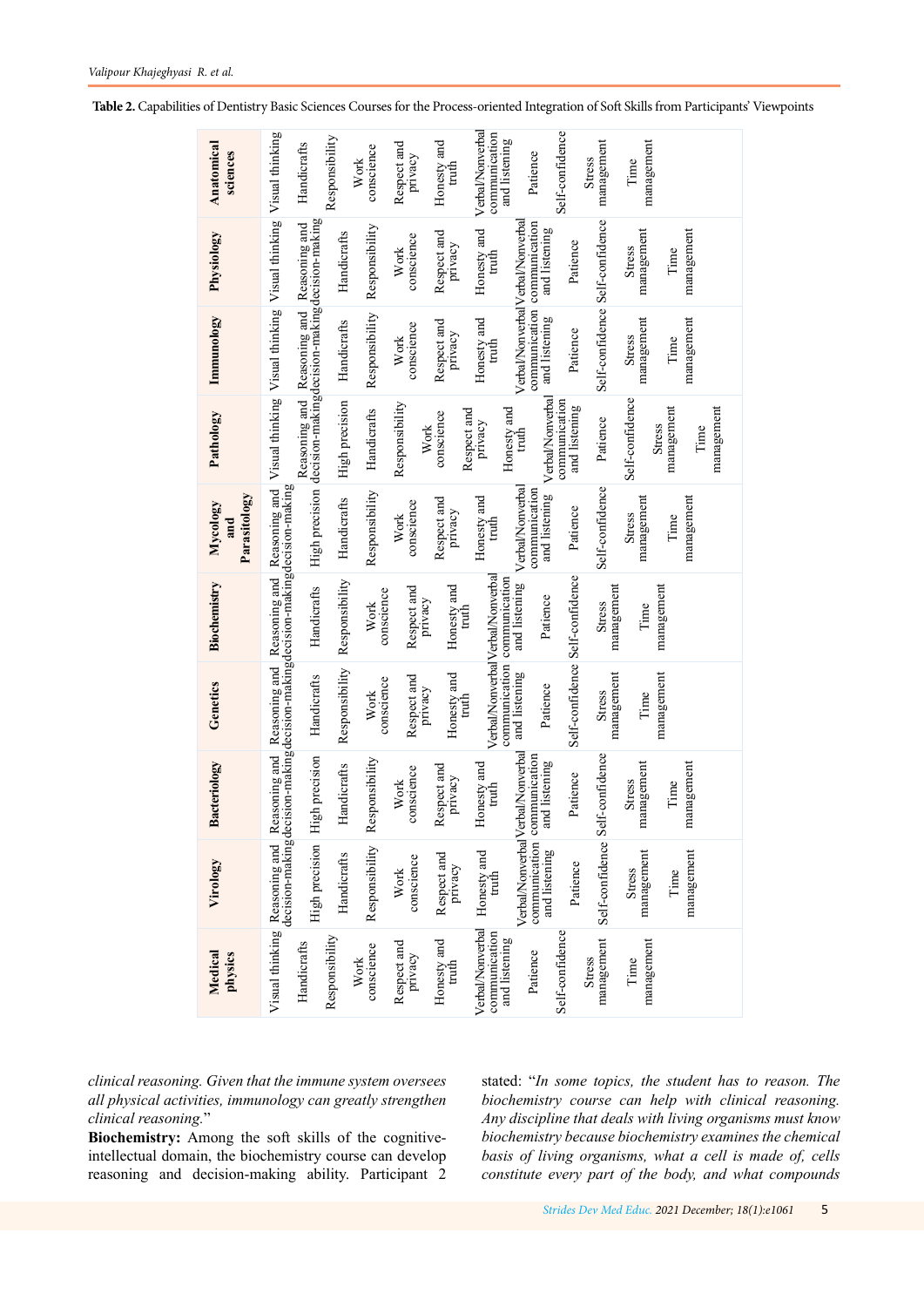*constitute a membrane; it must be reasoned why this is in this way.*"

**Physiology:** Among the soft skills of the cognitiveintellectual domain, the physiology course can develop reasoning, decision-making, and visual thinking. Participant 8 stated on the reasoning skill: "*The field of physiology can help in clinical reasoning. The physiology of functions of bodily systems teaches students clinical reasoning.*" Participant 28 stated: "*Many reactions in physiology can be taught through animation and modeling, which help develop visual thinking.*"

**Bacteriology and Virology:** Among the soft skills of the cognitive-intellectual domain, bacteriology and virology can develop the skills of reasoning and decision-making, visual thinking, and precision. Concerning visual thinking, participant 5 stated: "*Because we do practical work with students, such as putting the slide and seeing and doing culture, these activities can help teach visual thinking.*" Interviewee 37 stated: "*Precision can be developed in laboratory work.*"

**Genetics:** Among the soft skills of the cognitive domain, genetics can develop reasoning and decision-making ability. Participant 31 stated in this regard: "*We need to teach students to have an approach to clinical reasoning and decision-making ability. For example, if a patient refers with dental problems, the student should have a diagnostic approach to what the disease is in genetics and how it can be decided.*" Participant 15 stated in this regard: "*Sometimes it may be a simple disease, and it can be diagnosed with a single symptom, but often it is not. It means that most of these diseases have common phenotypes; then, the student should be able to evaluate and take the diagnosis toward one direction.*"

**Medical Physics:** Among the soft skills of the cognitive domain, medical physics can develop visual thinking. Participant 39 said in this regard: "*Since in the medical physics course students should be familiar with various phenomena and these phenomena are at the level of particles, they should have a visualization of particles and be able to visualize them in their minds in the form of animation. It means that the professor should teach in such a way that visual thinking is created in students, that is, illustration should be performed.*"

## **Discussion**

The present study was designed to investigate the current status of soft skills training in basic sciences courses and identify the capabilities of basic sciences courses for the process-oriented integration of soft skills in the dentistry profession. The findings showed that soft skills development was not among the curriculum objectives of basic sciences courses. In this regard, Jones (2009) has suggested one of the key strategies for soft skills development as explicit inclusion in evaluation and feedback structures, which requires a clear definition of soft skills in curriculum objectives [\(21](#page-7-0)). The Malaysian Ministry of Higher Education has clearly defined seven soft skills as "what they should have and what is good to

6 *[Strides Dev Med Educ.](http://sdme.kmu.ac.ir) 2021 December; 18(1):e1061*

have" and has included them in the educational objectives. Accordingly, it is suggested to include the soft skills objectives of the dentistry profession in the educational objectives of the basic sciences curriculum similar to their specialized objectives based on the degree of learning necessity and importance as what should be learned and what is better to be learned.

Another finding of the present study showed that the faculty members used the lecture teaching method in basic sciences classrooms that is a passive and one-way teaching method. The evidence indicates that learning soft skills is less common in learning environments where teaching is performed traditionally. In this regard, Virtanen and Tynjälä (2018) reported in their study that traditional teaching forms, such as reading, lecturing, and only working, were negatively associated with learning soft skills. Most studies on soft skills teaching methods showed that active teaching methods are more capable of soft skills development ([22\)](#page-7-0). Esa et al. (2015) and Colak (2015) reported in their study that participatory learning was one of the most appropriate approaches for soft skills development in students. The participatory approach positively affects students' abilities for group work and communication skills ([23,](#page-7-0) [24](#page-7-0)). Professors can develop soft skills in students by applying participatory strategy in the classroom. Virtanen and Tynjälä (2018) study also showed that participatory and interactive teaching methods, a constructivist learning environment, and an integrated learning pedagogy predict soft skills (e.g., decision-making skills), different forms of creativity, and problem-solving skills. In this regard, Redoli et al. (2013) introduced the use of the Delphi learning package in the higher education environment as one of the approaches to soft skills development. From their point of view, Delphi learning develops soft skills, such as critical thinking, the ability to combine, and the ability to judge  $(25)$  $(25)$ .

In addition, Esa et al. (2015) showed that the lecture method could only be effective in developing communication skills [\(23](#page-7-0)). According to the research results, universities can take an effective step toward developing students' soft skills by changing teaching and learning approaches to learner-oriented learning. Another finding of the present study showed that the faculty members in the classrooms of basic sciences courses often used four-choice tests to evaluate dentistry students. Naturally, the evaluation methods used by professors to evaluate students are appropriate to their teaching methods; therefore, given the professors' teaching method, the lack of soft skills educational objectives and four-choice evaluation have taken basic sciences courses away from soft skills training.

Another finding of the present study regarding identifying the capabilities of each dentistry basic sciences course for soft skills integration of dentistry showed that the most important soft skills in all five domains of soft skills, work-ethical values, aesthetic-artistic skills, communication-interpersonal skills, personality traits, and management skills could be integrated into all basic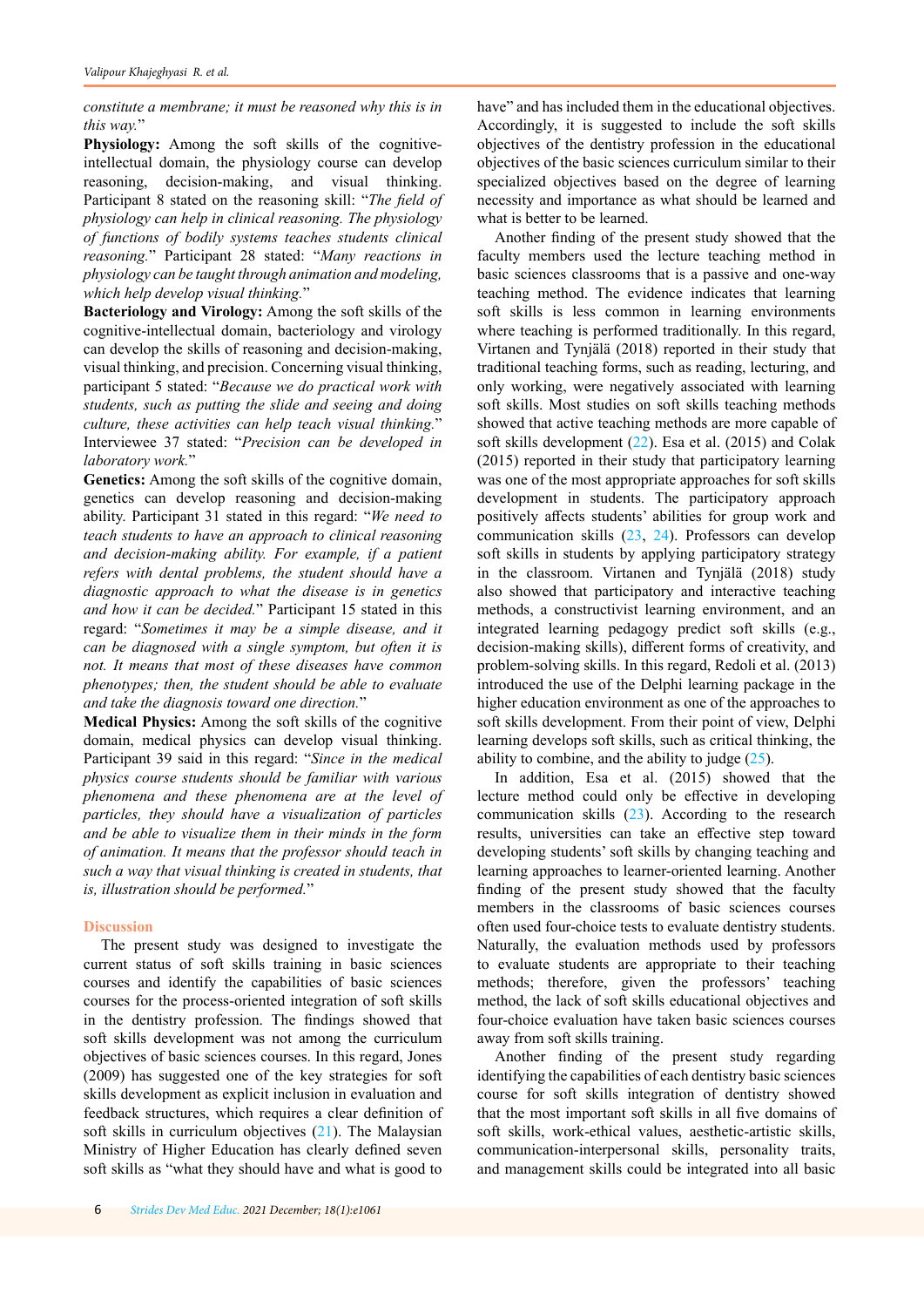<span id="page-6-0"></span>sciences courses. The study results on soft skills in the cognitive-intellectual domain showed that the courses of anatomy, immunology, pathology, and physiology had higher potential for the development of visual thinking. In this regard, Vorstenbosch et al. (2014) showed in their study that the students' visual thinking ability increased with the study of anatomy  $(26)$  $(26)$ . Moreover, Guimarães et al. (2018) also reported that using a computer-based learning method in anatomy courses positively affected the students' visual ability. The reasoning and decisionmaking skills are more capable of being developed in courses, such as immunology, pathology, physiology, mycology and parasitology, virology, biochemistry, and bacteriology ([27\)](#page-7-0). In this regard, the results of Ma et al.'s (2018) study showed that the implementation of an application-based reverse classroom teaching model could improve students' problem-solving skills in the medical immunology course [\(28](#page-7-0)). Another finding of the current study showed that the precision skill in the courses of pathology, mycology and parasitology, virology, and bacteriology had the additional capability to be developed.

The findings showed that dentistry basic sciences courses could develop students' soft skills by three methods. The first method is the content capability of basic sciences courses. Each basic sciences course can develop particular skills in students according to its content (e.g., the same cognitive skills described by medical professionals of basic sciences for each basic sciences course). The second method is to use active and appropriate teaching methods in classrooms. For the achievement of the aforementioned goal, professors should change their teaching process from a teaching-oriented to a learning-oriented approach and, by playing the facilitator role, design learning assignments and activities appropriate to the development of each soft skill in students. Of course, the prerequisite for this issue is the inclusion of soft skills in the educational objectives of each course and the development of knowledge and skills of faculty members of basic medical sciences in this regard. The third method is the role model of basic medical sciences faculty members. Professors can develop numerous soft skills with a role model in students, the prerequisite of which is the existence of inspiring professors in dentistry basic sciences courses. Therefore, it is suggested to carry out interventional studies on appropriate methods of teaching soft skills in the dentistry profession in each basic sciences course and studies on the methods of development and improvement of inspiring professors in medical universities. One of the limitations of the present study was the wide range of soft skills; therefore, it was not possible for the authors to examine each soft skill in depth.

### **Acknowledgments**

 The authors would like to express their gratitude to all the esteemed faculty members of the basic sciences of Isfahan and Mazandaran universities of medical sciences and other loved ones who helped carry out this research project.

**Supplementary material(s):** is available here [To read supplementary materials, please refer to the journal website and ope[n PDF/HTML\].](http://sdme.kmu.ac.ir/jufile?ar_sfile=815042)

**Ethical Approvals:** This study has been extracted from a doctoral dissertation in the Faculty of Educational Sciences, University of Isfahan, Iran (code: 97/4264).

**Conflicts of interest:** The authors of this manuscript declare that they have no conflicts of interest, real or perceived, financial or nonfinancial in this article.

**Funding/Support:** This study was supported by University of Isfahan.

### **References**

1. Idrus H, Dahan HM, Abdullah N. Integrating soft skills in the teaching of hard sciences at a Private University: A Preliminary Study. Pertanika J Soc Sci. & Hum. 2014; 22 (S): 17 - 32.

2. Pachauri D, Yadav A. Importance of soft skills in teacher education programme. International Journal of Educational Research and Technology. 2014; 5(1): 22-5.

3. Osman WAM, Girardi A, Paull M. Educator perceptions of soft skill development: An examination within the Malaysian public higher education sector. International Journal of Learning. 2012; 18(10): 49-62.

4. Chan CK, Fong ET, Luk LY, Ho R. A review of literature on challenges in the development and implementation of generic competencies in higher education curriculum. International Journal of Educational Development. 2017; 57(1): 1-10.

5. Kechagias K. Teaching and assessing soft skills, MASS Project report. Neapoli, Greece: School of Thessaloniki. 2011: 189.

6. Haselberger D, Oberhuemer P, Perez E, Cinque M, Capasso F. Mediating soft skills at higher education institutions: guidelines for the design of learning situations supporting soft skills achievement. Education and Culture DG Lifelong Learning Programme, European Union; 2012.

7. Flaherty K. Soft skills: The critical accompaniment to technical skills. American Medical Writers Association Journal.2014;29(2):70–2. 8. Lau Y. Wang W. Development and evaluation of a learner-centered educational summer camp program on soft skills for baccalaureate nursing students. Nurse educator. 2014; 39(5): 246-51. 9. Robles MM. Executive perceptions of the top 10 soft skills needed in today's workplace. Business Communication Quarterly. 2012;75(4): 453-65. doi:10.1177/1080569912460400.

10. Dalaya M, Ishaquddin S, Ghadage M, Hatte G. An interesting review on soft skills and dental practice. J Clin Diagn Res. 2015 Mar;9(3):ZE19-21. doi: 10.7860/JCDR/2015/12725.5719. [PMID: 25954720] [PMCID: PMC4413170]

11. ALaee A, Farokhnia T, CHaharkameh M. Dentist's altitude about Empathy and related factors. J Res Dent Sci. 2016; 12(4) :208-14. [In Persian]

12. Rezaee R, Mazareie E, Momeni Danaei S., Mirzaei S. Critical Thinking Skills in Shiraz Dental Students. Interdisciplinary Journal of Virtual Learning in Medical Sciences. 2014; 5(2): 35-43. [In Persian] 13. Gonzalez MAG, Abu Kasim NH, Naimie Z. Soft skills and dental education. Eur J Dent Educ. 2013 May;17(2):73-82. doi: 10.1111/

eje.12017. [PMID: 23574183]

14. Adnan AHM, Ramalingam S, Ilias N, Tahir TM. Acquiring and practicing soft skills: A Survey of Technical-technological Undergraduates at a Malaysian Tertiary Institution. Procedia Soc Behav Sci. 2014; 123: 82-9. doi:10.1016/j.sbspro.2014.01.1400.

15. Beard, D, Schwieger D, Surendran K. Integrating soft skills assessment through university, college, and programmatic efforts at an AACSB accredited institution. Journal of Information Systems Education. 2008; 19(2); 229-40.